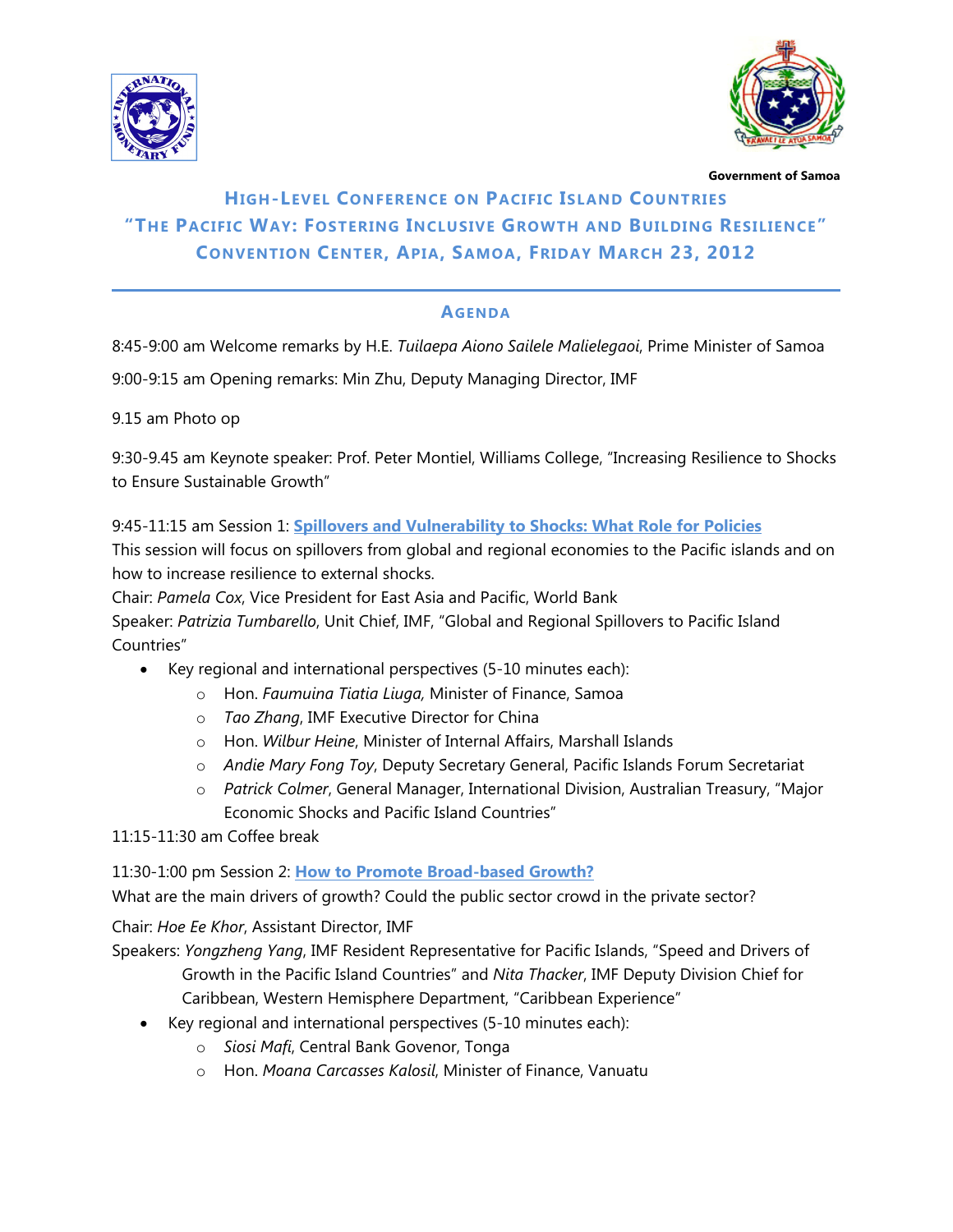- o *Filimone Waqabaca*, Permanent Secretary of Finance, Fiji, "Pursuing Broad-Based Growth in Fiji"
- o *Loi Bakani*, Governor, Bank of Papua New Guinea
- o *Ferid Belhaj*, Country Director, Timor-Leste, PNG, and the Pacific Islands, World Bank "Can the Public Sector Crowd-in the Private Sector?"

1:00-2:00 pm Lunch, Luncheon Remarks by *Chris Legg*, IMF Executive Director, Asia and the Pacific Constituency, "IMF Executive Director's View on Current Policy Issues", and *Tom Dorsey*, IMF Advisor, Strategy, Policy and Review Department "Pacific Islands Countries: IMF Financing Options"

## 2:15-3:45 pm Session 3: **Fostering Private Sector Development**

What are the main obstacles to private sector development? What can we learn from country experiences? How can access to credit by the private sector be improved? What is the appropriate role and size of the public sector in a small island? Which structural reforms are necessary to achieve a more inclusive growth?

Chair: Mr. *Stephen Groff*, Vice President, Operations 2 (East Asia, Southeast Asia, and the Pacific), Asian Development Bank

Speaker: *Serge Devieux*, Director, Financial Markets, Asia Pacific, IFC "The Role of the Financial Sector in Supporting Private Sector Development in the Pacific Island Countries"

- Key regional and international perspectives (5-10 minutes each):
	- o Hon. *Rick Houenipwela*, Minister of Finance, Solomon Islands
	- o Hon. *Tom Murdoch*, Minister of Finance and Economic Development, Kiribati
	- o *Michael Rowland*, CEO Pacific, ANZ
	- o *Frank Yourn*, Executive Director of Australia Pacific Islands Business Council
	- o *Epa Tuioti*, Vice Chairman, Board of the Pacific Island Countries Regional Private Sector Organization

3:45-4:00 pm Coffee break

4:00-5:30 pm Session 4: **Lessons Learned and the Way Ahead** Panel discussion with development partners (5-10 minutes each)

Chair: *Anoop Singh*, Director of Asia and Pacific Department, IMF

- *Atalina Ainuu Enari,* Governor, Central Bank of Samoa
- *Rui Manuel Hanjam*, Vice-Minister of Finance, Timor-Leste
- *Ayumi Konishi*, Deputy Director General, Pacific Department, Asian Development Bank
- *Koki Hirota,* Director General, Southeast Asia and Pacific Department, Japan International Cooperation Agency (JICA)
- *Abdoul-Aziz MBAYE*, Ambassador for the EU in the Pacific
- *Rick Woodham*, Deputy Director of Strategy and Performance, New Zealand Aid Programme
- *Yoonkyung Kim,* Ministry of Finance, Deputy Director General of International Financial Cooperation Bureau, Ministry of Strategy and Finance, Korea